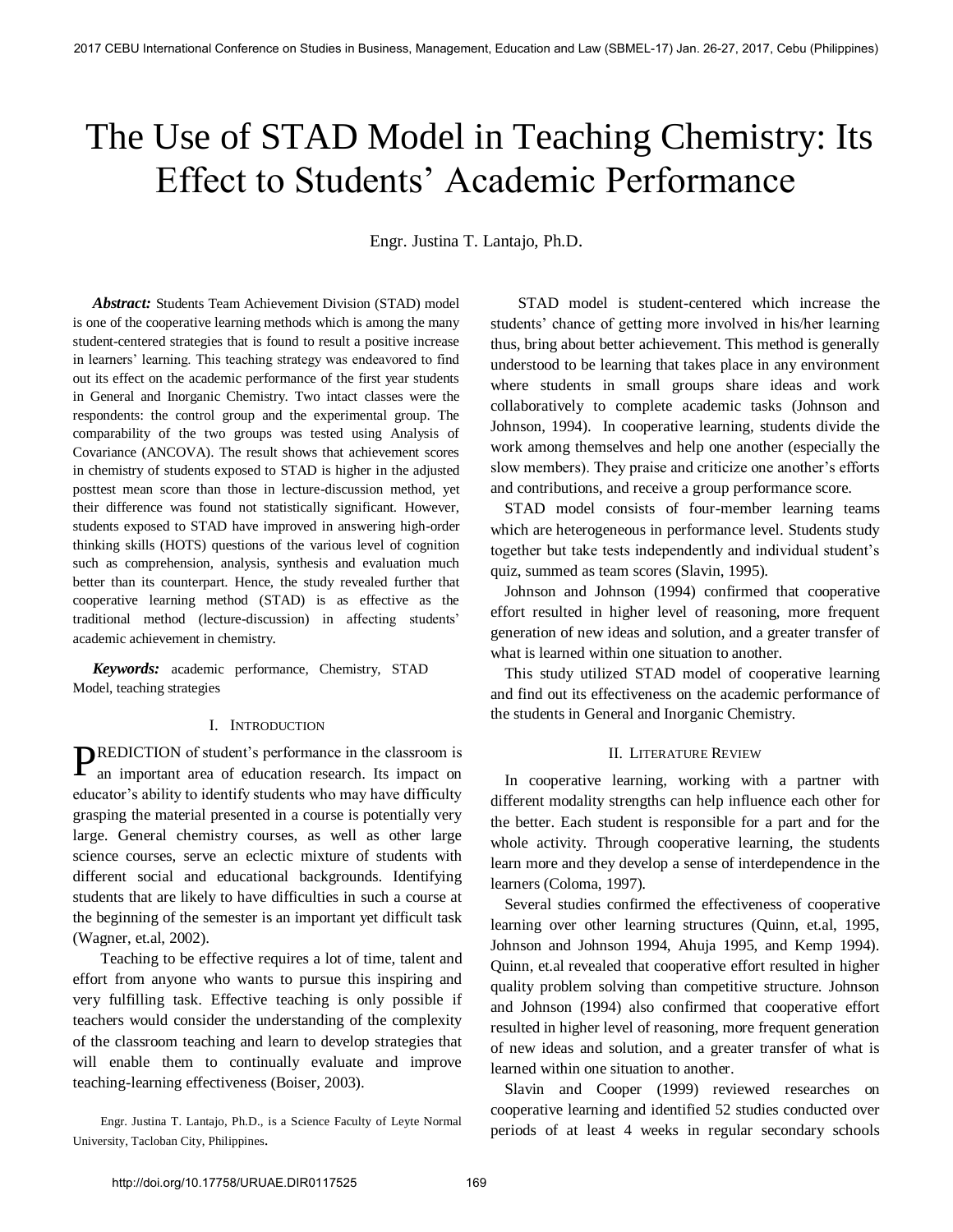(grades  $6 - 12$ ) that have measured effects of student achievement. These studies all compared the effects of cooperative learning with effects traditionally taught control groups on measures of the same objectives pursued in all classes. Teachers and classes were either randomly assigned to cooperative or control conditions, or they were matched on pretest achievement level and other factors. Of these studies, 63% were found to have significantly greater achievement in cooperative than in control classes.

Based on the findings of Pahila (1994), the performance of the students in modular individualized instruction in chemistry was better than those in modular cooperative learning group. She cited factors that could have hindered the success of modular cooperative learning method such as: lack of adequate training by the researcher; choice of group leader and the method is new to the students, hence, more time is needed to adjust with the method.

The studies of Dougherty, et.al. 1995 and Ferido, 1995 have determined the effectiveness of cooperative learning in enhancing the academic achievement in chemistry.

Dougherty, et.al. (1995) studied the effects of cooperative learning and enhanced communication on student performance, retention and attitudes in General Chemistry. This experiment involved three large lecture sections and is grouped into Control, U-coop (Unstructured Cooperative Model) and S-coop (Structured Cooperative Model). The researchers found out that structured cooperative learning has a strong positive effect on student's performance, retention and attitudes in general chemistry.

The study of Ferido (1995) revealed that cooperative learning provides an environment which facilitated the types of discussions necessary for conceptual change to occur. The increased participation of the students during cooperative learning ensured that all group members took an active role in problem solving, and achieved a sense of self-worth by knowing that their contributions were meaningful.

The studies reviewed reveal variables that positively influenced the use of cooperative learning include achievement, retention of information, problem solving ability, attitude and development of social skills. Cooperative learning methods applied specifically in science classes have shown to enhance learning, problem solving ability and other affective variable.

This present study is similar to the aforementioned studies because it also utilized STAD, a cooperative learning model and endeavored to find out its effectiveness on the academic performance of the students in Chemistry.

## III.METHODOLOGY

This study utilized the quasi-experimental method in evaluating the academic performance of college students in chemistry.

Two intact classes were used. One class as the experimental group which explored the use of STAD model and another class was the control group using the traditional method (lecture-discussion) in teaching selected topics in General and Inorganic Chemistry. The teacher-researcher handled both classes to avoid variations in teaching style, level of competence and length of teaching experience.

A researcher-made achievement test was used which consists fifty (50) multiple choice items with four options in each item. The multiple type of test was the most preferred in this study because it is the most flexible, most valuable, and most generally applicable to all test forms. A table of specification was prepared to ensure that every topic was properly represented in the test. Seventy-five (75) multiple choice items were initially constructed. They were shown to all teachers handling chemistry. The test was pretested and validated to 43 freshmen students who were not involved in the study for item analysis. The purpose of the item analysis was to determine the goodness of the items. The difficulty index, the index of discrimination, and the effectiveness of the distractors were the factors considered in determining the goodness of the items. There were only 48 valid questions. Two (2) test items were revised based on the result of the item analysis so that the final form consisted of fifty (50) multiple choice items, which was the one used in this study.

Prior to the experiment, both groups were pre-tested. During the conduct of the study, the Faculty Enrichment Officer observed the researcher to ensure that both groups were treated equally. This study lasted for six weeks.

The design of the lessons of the two (2) groups of respondents was drafted by the researcher to ensure that they will received the same subject matter, budget of time/lesson but different teaching method used.

The control group was subjected to the traditional method (lecture-discussion) which aims to transmit knowledge mainly through lecturing and the use of visual aids. As part of this method, steps in problem-solving were presented to the respondents: first was identifying all the given data in the problem; second step was on determining what was being ask in the problem so that the equation or formula to be used could be derived; third was the presentation of the solution to the problem; and lastly, the final answer of the solved problem should be placed in a box. During the problem solving activities, the teacher-researcher followed the steps in problem solving and presented the solutions to the students. Similar problems were given and the students will solve it individually. As a follow-up activity, a volunteer student solved the problem on the board and discussed his solution to the class. Pen and paper evaluation followed after the generalization of the topic was given.

On the other hand, the experimental group used the STAD model of the cooperative learning method which has four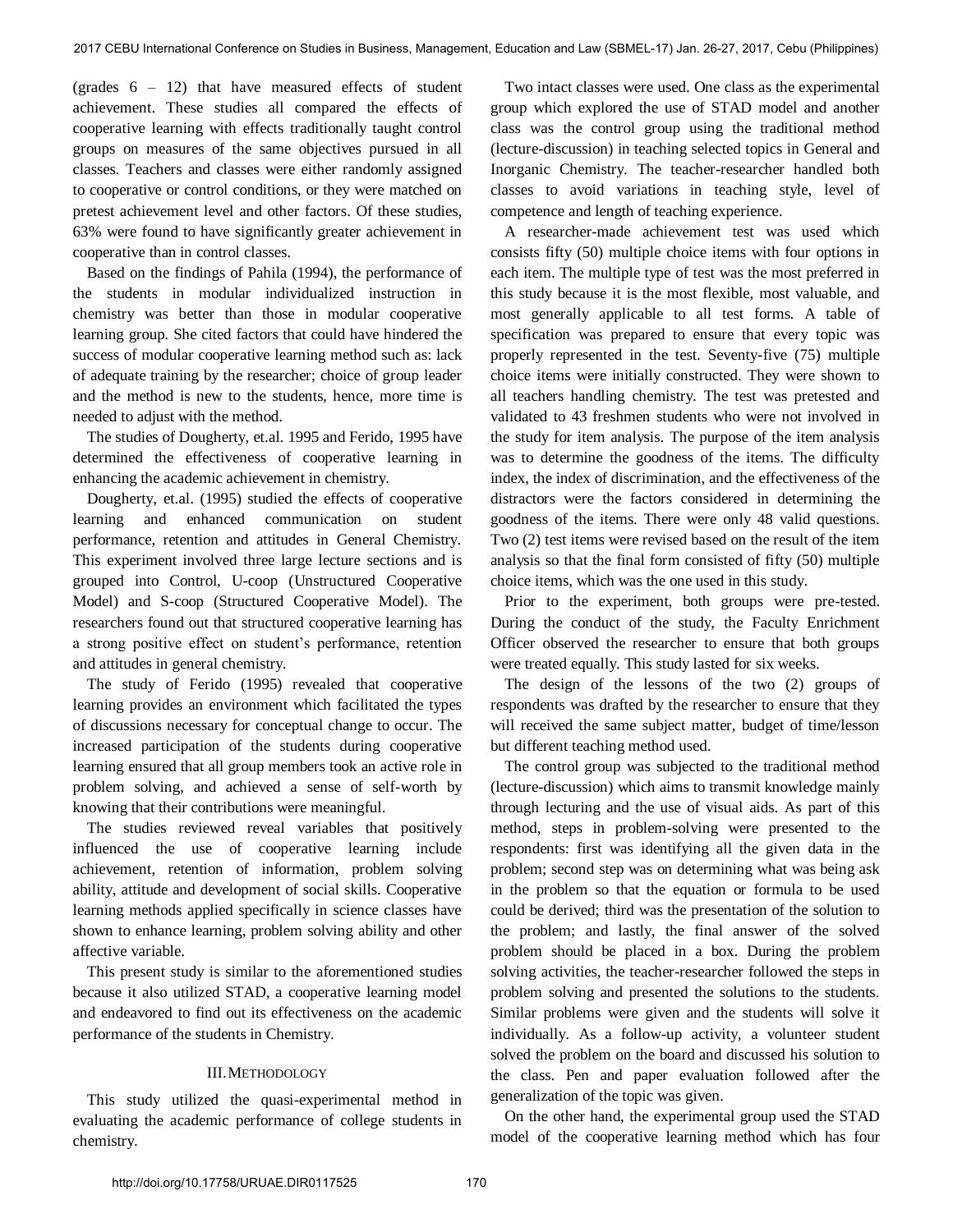phases:

Phase I: Teach (Class Presentation). The class presentation was a teacher-directed presentation of the material: concepts, skills, and processes. Carefully written and planned objectives were stated and used to determine the nature of the class presentation, and the team followed. Key concepts were identified as well. The presentation was lecture, lecture/demonstration, or audiovisual.

The Teacher's Role. The teacher facilitated the group learning. This started with group organization, continued with teamwork building and cohesion within groups, and monitored to ensure that all students learned.

Students' Role. STAD required that students become active and responsible for their own learning. This was accomplished by promoting within the group, peer teaching: students teach one another about the activity/lesson.

Phase II: Team Study. Each team was composed of four students who represented a balance in terms of academic ability and gender. To ensure that teams were similar in range and ability, students were ranked according to their obtained midterm grades, then were divided into quartiles. The highest achievers from the first two quartiles were paired with the lowest achievers from the third and fourth quartiles. The goal was to achieve parity among the teams in the class. Each team was more or less an average composite of the class. Team members worked together with worksheets prepared by the teacher and made sure that each member of the team answered all the questions. Students arranged their chairs in such a way that they face each other as a small team. To ensure a deeper understanding of the lesson/activity, students were made to share and explain with the group their answers. To facilitate this process, the teacher asked questions as she moved from group to group and encouraged students to explain their answers.

 Phase III: Test. Students took individual tests and were not allowed to help each other. Individual ratings were summed up and the average was taken to represent the team's rating. In this study, the base score was based from the team's average midterm grade. Equal opportunity for success was one of the characteristics of cooperative learning and was accomplished by awarding the maximum of 15 points if they got perfect in the test regardless of their base score.

 Table 1 shows how improvement points were awarded based on how students performed on a test or quiz compared to their base score.

| <b>TABLE</b> I                                        |                  |  |  |  |
|-------------------------------------------------------|------------------|--|--|--|
| <b>AWARDING OF IMPROVEMENT POINTS</b>                 |                  |  |  |  |
| Group% of Correct Answer<br><b>Improvement Points</b> |                  |  |  |  |
|                                                       | Below base score |  |  |  |
| $+5$                                                  | 74% - 84%        |  |  |  |
| $+10$                                                 | 85% - 94%        |  |  |  |
| $+15$                                                 | $95%$ - above    |  |  |  |

 Phase IV: Team Recognition. The teacher recognized the work of each team by means of a bulletin board that reported the ranking of each team within the class. In this phase of the lesson, praise and recognition of student groups on their improved performance was done.

In carrying out STAD, the researcher followed the guidelines suggested by Sawit (2000, p. 24) as follows: (1) arrange the classroom to promote cooperative goals; (2) present the objectives as group objectives; (3) communicates intentions and expectations; (4) encourage division of labor when appropriate; (5) encourage students to share ideas, materials and resources; (6) supply a variety of materials; (7) encourage the students to communicate their ideas clearly; (8) encourage supportive behavior; (9) provide appropriate cues and signals; (10) monitor the group as a whole; (11) evaluate the individual and the group by providing prompt feedback; (12) reward the group for successful completion of its task so that the individuals will come to realize that they benefit from each other's work

In transmuting the raw achievement scores into the level of achievement of the students, the standards set by the university was used. The student needs to get a score of fifty percent of the total number of items or better in order to pass the examination.

Table 2 shows how the student's raw achievement mean scores were transmuted to the level of achievement.

| <b>TABLE II</b>                                 |
|-------------------------------------------------|
| TRANSMUTATION OF THE MEAN SCORE TO THE LEVEL OF |
| <b>ACHIEVEMENT</b>                              |

| АСПІЕ У ЕВІЕРГІ |                      |  |  |  |  |
|-----------------|----------------------|--|--|--|--|
| Mean Score      | Level of Achievement |  |  |  |  |
| $15 - 19$       | Very Low             |  |  |  |  |
| $20 - 25$       | Low                  |  |  |  |  |
| $26 - 29$       | Moderate             |  |  |  |  |
| $30 - 34$       | Satisfactory         |  |  |  |  |
| $35 - 39$       | Good                 |  |  |  |  |
| $40 - 44$       | Very Good            |  |  |  |  |
| $45 - 50$       | Excellent            |  |  |  |  |

The comparability of the two groups was tested using Analysis of Covariance (ANCOVA) with pretest as the covariate. This statistical tool enabled the researcher to adjust the posttest scores on the dependent variable for each group to compensate for the initial differences between the groups on the pretest. How much the posttest mean scores must be adjusted depends on how large the difference between the pretest scores is and the degree of relationship between the covariate and the dependent variable.

The t-test for dependent samples was used to determine if there was a significant difference between the pretest and posttest scores of the experimental group and the pretest and posttest scores of the control group at 0.05 level of significance.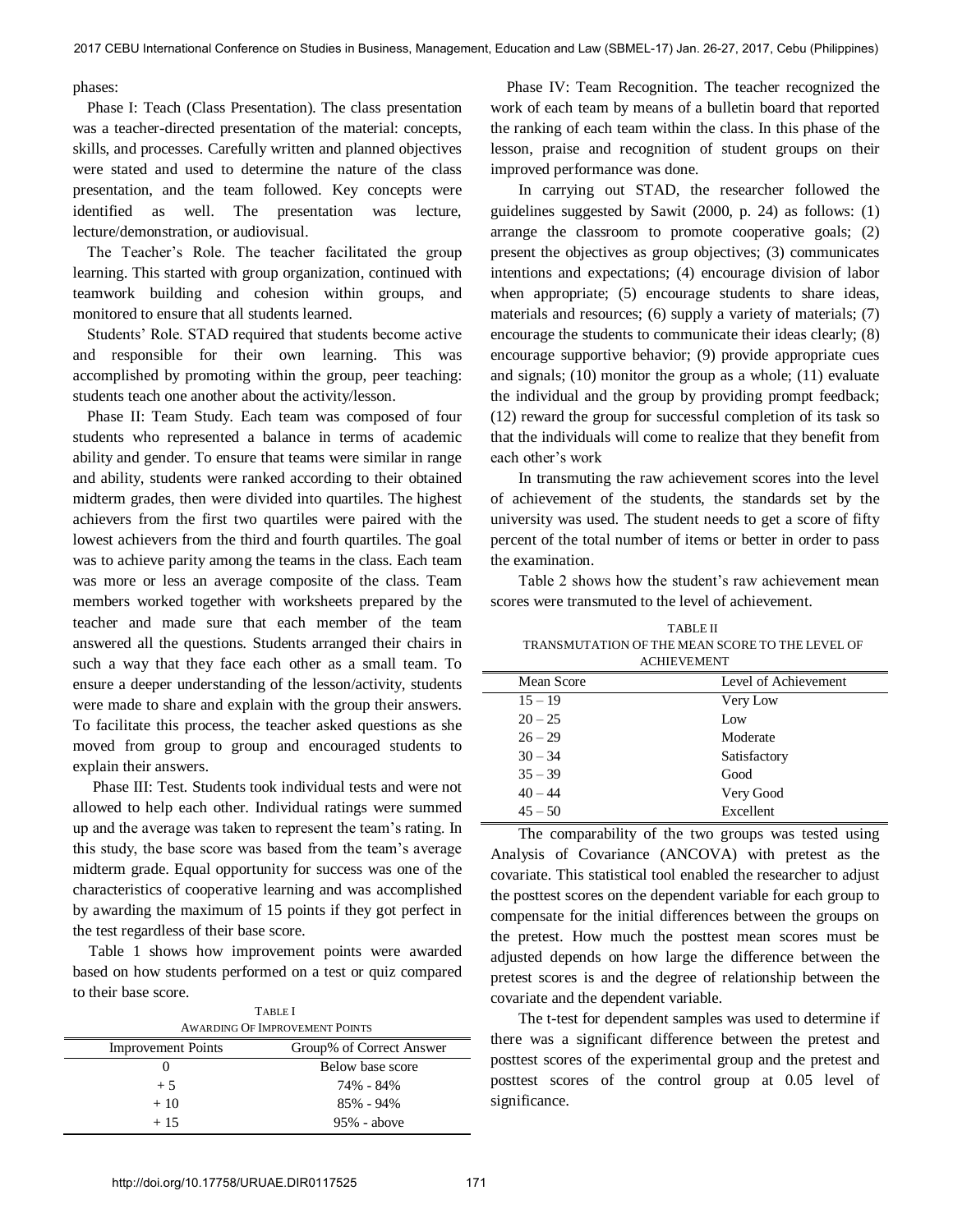## IV. RESULTS AND DISCUSSION

Table 3 presents the data of the pretest mean scores of the students before the experiment. A summary data on the pretest mean scores of the control and experimental groups and result of statistical analysis are shown below.

| PRETEST ACHIEVEMENT SCORES OF THE CONTROL AND |
|-----------------------------------------------|
| EXPERIMENTAL GROUP IN CHEMISTRY               |

|                    | Pretest | Mean             | t-   |       |
|--------------------|---------|------------------|------|-------|
| Group              | Mean    | Difference ratio |      | value |
|                    | Score   |                  |      |       |
| Control            | 24.97   |                  |      |       |
| Experimental 23.51 |         | 1.46             | 1.40 | >0.05 |

As shown in Table 3, the control group exposed to traditional method (lecture-discussion) obtained a pretest mean score of 24.97, while the experimental group exposed to STAD model obtained a pretest mean score of 23.51 with a mean difference of 1.46 in favor of the control group.

The t-ratio obtained was 1.40 which is greater than 0.05 level of significance indicates that the pretest mean scores between the control and experimental groups are not significantly different. Therefore, hypothesis 1 is accepted which states that there is no significant difference between the pretest scores of the control and experimental group.

 The collected data on the effect of the two teaching methods on the achievement in chemistry of the control and experimental groups are shown in Table 4.

| <b>TABLE IV</b>                                                                |  |  |  |  |  |  |
|--------------------------------------------------------------------------------|--|--|--|--|--|--|
| PRETEST AND POSTTEST SCORES OF THE CONTROL AND EXPERIMENTAL GROUP IN CHEMISTRY |  |  |  |  |  |  |

|              | Pretest |      | Posttest |      | Mean       | Computed P - value |                |
|--------------|---------|------|----------|------|------------|--------------------|----------------|
| Group        | Mean    | S.D. | Mean     | S.D. | Difference | t – value          |                |
|              |         |      |          |      |            |                    |                |
| Control      | 24.97   | 5.41 | 34.23    | 5.06 | 9.26       | 14.191             | ${}_{< 0.001}$ |
| Experimental | 23.51   | 3.63 | 34.13    | 5.26 | 10.62      | 12.284             | < 0.001        |

The control group achieved a posttest mean score of 34.23 as compared to its pretest mean score of 24.97 with a mean difference of 9.26.

In contrast, the experimental group achieved a posttest mean score of 34.13 as compared to its pretest mean score difference of 10.62 which is higher than the control group.

The results of this study showed that STAD model is as

effective as the traditional method (lecture-discussion) in affecting students' academic achievement. Students taught with STAD performed equally well with students in lecturediscussion method.

 The pretest-posttest mean score difference according to the level of cognition is shown in Table 5.

TABLE V

SUMMARY OF STUDENTS' PRETEST-POSTTEST MEAN SCORE DIFFERENCE IN THE ACHIEVEMENT TEST ACCORDING TO LEVEL OF **COGNITION** 

| .            |                                                                        |               |             |          |           |            |  |
|--------------|------------------------------------------------------------------------|---------------|-------------|----------|-----------|------------|--|
| Group        | Pretest-Posttest Mean Score Difference According to Level of Cognition |               |             |          |           |            |  |
|              | Knowledge                                                              | Comprehension | Application | Analysis | Synthesis | Evaluation |  |
| Control      | 7.92                                                                   | 3.69          | 14.17       | 7.50     | 13.00     | 9.50       |  |
| Experimental | 7.48                                                                   | 5.69          | 12.50       | 12.00    | 15.00     | 1.00       |  |

Although STAD model was found equally effective than lecture-discussion method with respect to students' achievement in Chemistry in this study, yet the teaching method has improved students' skills in answering high level questions: comprehension, analysis, synthesis and evaluation much better than its counterpart. This improved performance can be attributed to the cooperative learning skills that were developed in the students during the experiment such as the ability to work with others within a group and developing interpersonal skills, improved behavior and attendance, and increased liking of school and classmates which were the behavioral changes observed by the researcher among students exposed to STAD.

## V. CONCLUSIONS AND RECOMMENDATIONS

 Findings of the study showed that cooperative learning method (STAD) is as effective as the traditional method (lecture-discussion) in affecting students' academic achievements in chemistry. Students exposed to STAD model improved their skills in answering questions of the various level of cognition such as comprehension, analysis, and evaluation while students exposed to lecture-discussion method improved their skill in answering questions on application level as well.

 To the future researcher/s who will be employing STAD model, the researcher recommends the following:

Make use of another teaching strategy instead of the